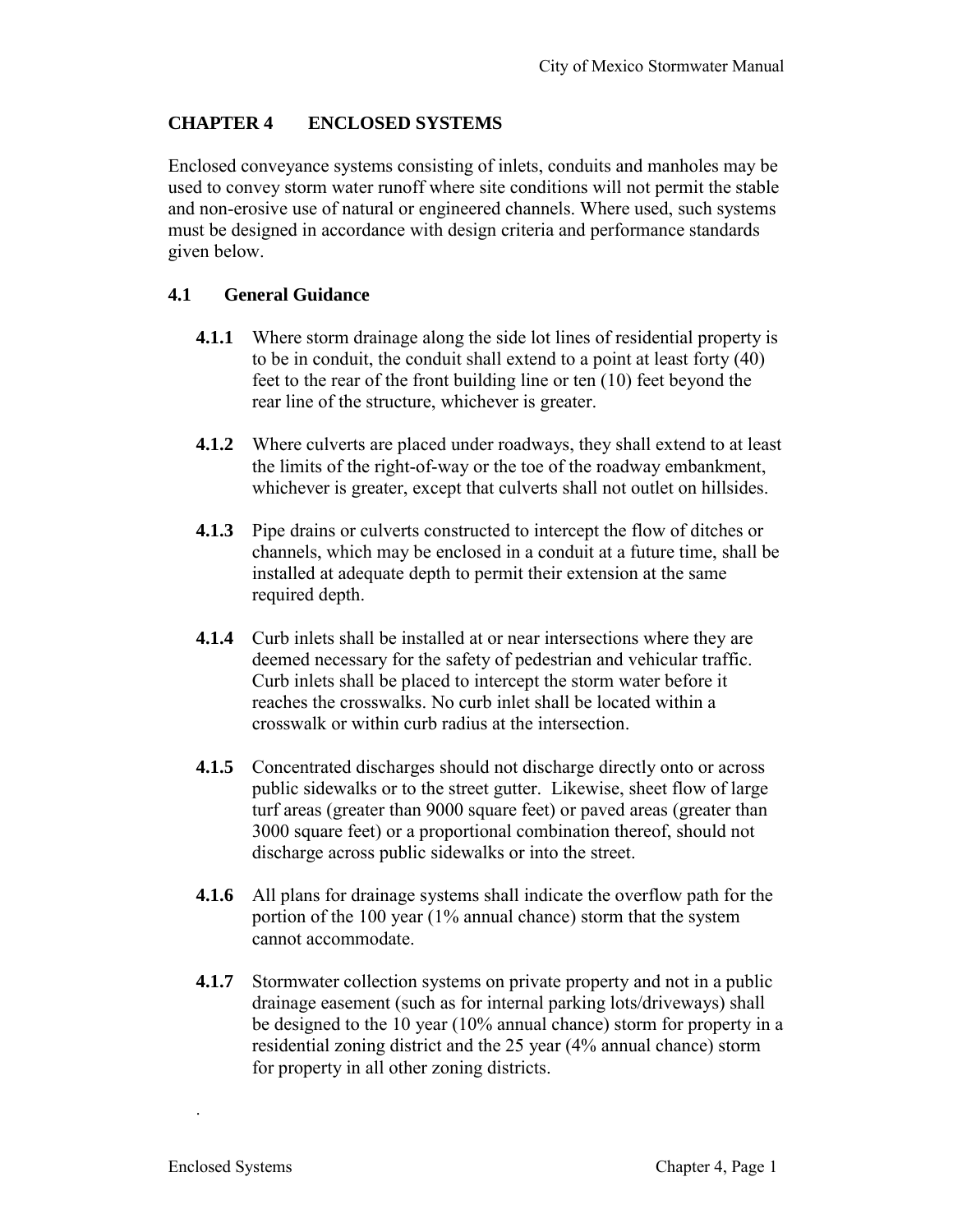## **4.2 Existing Drainage Systems**

Existing on-site drainage system pipes, structures, and appurtenances within the project limits may be retained as elements of an improved system providing:

- They are in sound structural condition.
- Their hydraulic capacity, including surcharge, is equal to or greater than the capacity required by these criteria.
- Easements exist or are dedicated to allow operation and maintenance.

Discharge from an existing upstream storm drainage system shall be computed assuming its capacity is adequate to meet the performance criteria given below. The computed discharge shall be used to design the new downstream system even if the actual capacity of the existing upstream system is less.

## **4.3 Inlet Design**

## **4.3.1 Type**

Only curb opening inlets shall be used on public streets for design flows. Other inlets or combinations of inlets must be approved by the Director.

# **4.3.2 Design Method**

Inlets shall be designed using Figures 4.1 and 4.2 at the end of this chapter or calculations within appropriate engineering software. Note that the Theoretical Captured Discharge (left side of chart) is the design capacity. A 20% reduction for clogging factor shall be used for all inlets. Deflectors may be used when the street grade is greater than or equal to 4%.

#### **4.3.3 Location/Spread of flow in streets**

Inlets shall be located to provide clear driving lanes for various street classifications as specified below.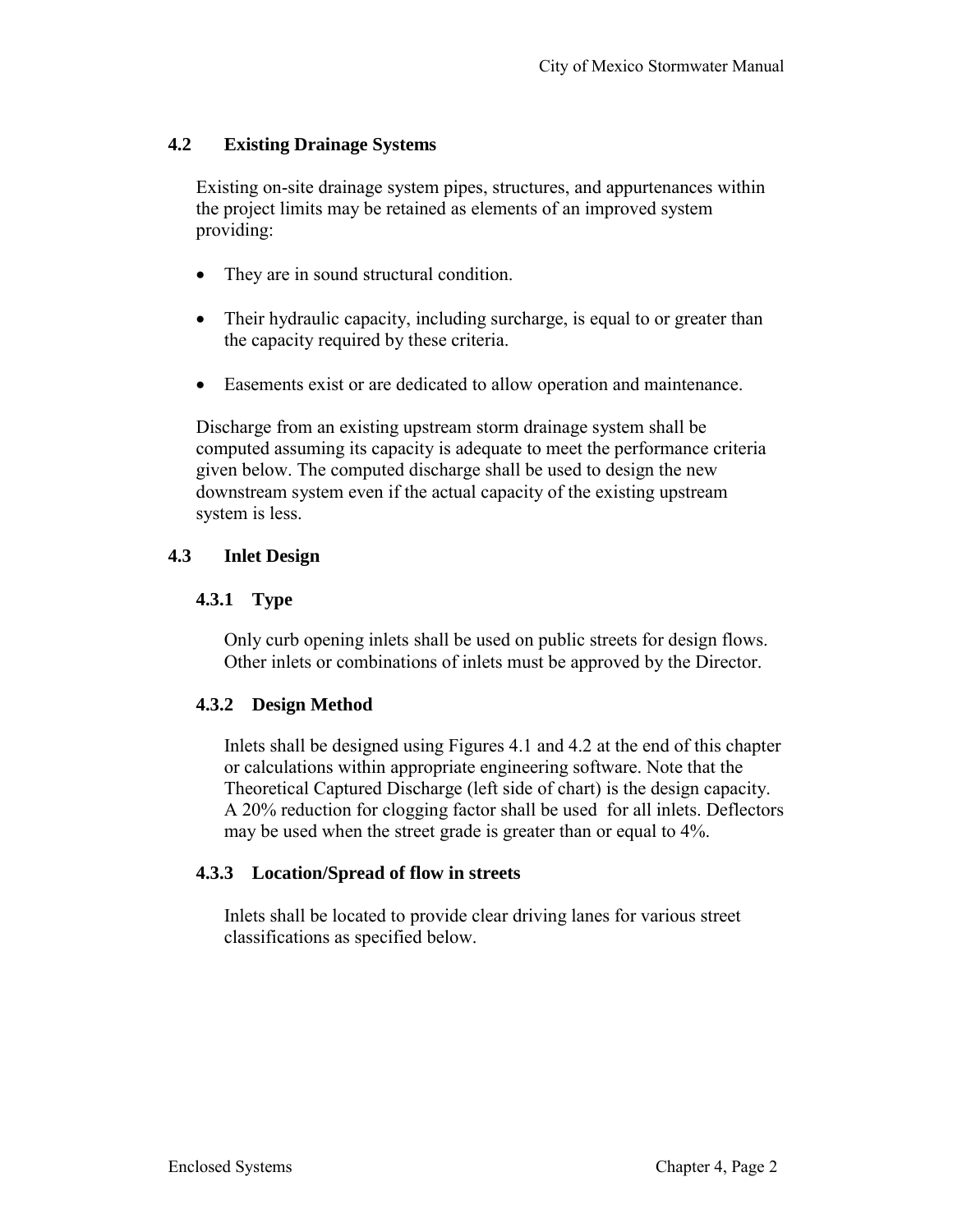## **4.3.4 Spread in streets**

| Road<br>Classification |                                        | Design Storm Frequency | Design Spread                                           |
|------------------------|----------------------------------------|------------------------|---------------------------------------------------------|
| High Volume            | $>4000$ ADT<br>sag point               | 10 year<br>25 year     | Gutter $+3$ feet<br>Gutter $+3$ feet                    |
| Collector              | $\leq 4000$ and $> 1500$<br><b>ADT</b> | 10 year                | Gutter $+1/2$ driving<br>lane<br>Gutter + $1/2$ driving |
|                        | sag point                              | 25 year                | lane                                                    |
| Local Streets          | $<$ 1500 ADT                           | 10 year                | Gutter + $1/2$ driving<br>lane<br>Gutter $+1/2$ driving |
|                        | sag point                              | 10 year                | lane                                                    |

Table is modified from Table 8-1 Municipal Storm Water Management by Debo and Reese

**A.** In addition to the inlet spacing requirements for limiting width of flow, inlets shall be located to limit gutter flow from crossing the street centerline at the time of peak discharge for the design storm to the following limits:

| <b>CONDITION CAUSING FLOW</b><br><b>TO CROSS STREET</b><br><b>CENTERLINE</b> | <b>MAXIMUM DISCHARGE,</b><br>(CFS) |  |
|------------------------------------------------------------------------------|------------------------------------|--|
| Transitions to super elevation                                               |                                    |  |
| Sump at midblock                                                             | Not Allowed                        |  |
| Overflow of non-gutter flow                                                  | See 4.5                            |  |

Note: For new development, any inlets at intersections shall be positioned outside the curb return and sidewalk ramps.

#### **4.3.6 Freeboard Requirements**

Any opening through which surface water is intended to enter (or may backflow from) the system shall be at or above the hydraulic grade line in the inlet during the design storm, specified in Table 4.1 on page 5 of this chapter, where such calculation must include junction (so-called "minor") losses.

#### **4.4 Gutter Flow**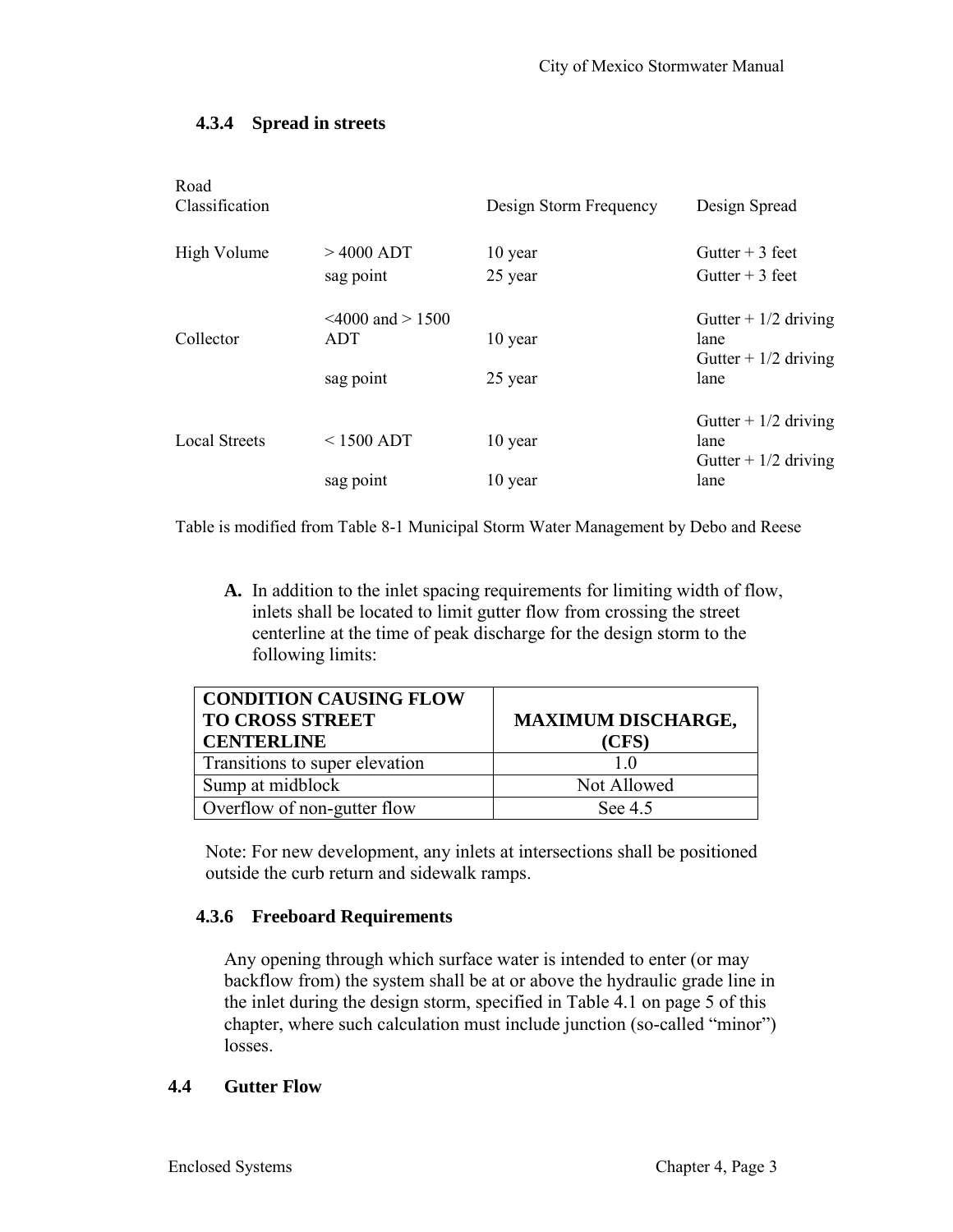# **4.4.1 Gutter Capacity**

Gutter capacity may be determined from Izzard's Formula below (see Figure 4.3 at the end of this chapter for graphical solution):

$$
Q = \frac{0.56z \cdot S_0^{-1/2} \cdot D^{8/3}}{n}
$$
 where:

- $Q$  = The gutter capacity in cubic feet per second
- $z =$ The reciprocal of the average cross-slope, including gutter section, in feet per foot

 $S<sub>O</sub>$ = The longitudinal street grade in feet per foot

 $D$  = The depth of flow at curb face in feet

*n* = Manning's "n", see Table 3.9 at the end of Chapter 3

## **A. Street Grade on Vertical Curves,** *S<sup>O</sup>*

The following formula shall be used to determine the street grade at any point on a vertical curve using plus for grades ascending forward and minus for grades descending forward, in feet per foot.

$$
S_O = S_1 + \frac{x \cdot (S_2 - S_1)}{L}
$$
 where:

 $S<sub>O</sub>$  = The street grade on a vertical curve at point x, in feet per foot

 $S_I$  = The street grade at the PC of a vertical curve, in feet per foot

 $S_2$  = The street grade at the PT of a vertical curve, in feet per foot

 $x =$ The distance measured from the PC to point x on a vertical curve, in feet

 $L =$ The total length of a vertical curve, in feet

# **4.5 Protection for Streets**

# **4.5.1 Street Crossings**

Concentrated flow not conveyed in the gutter system, shall be conveyed under streets to prevent vehicles from being swept from the roadway in infrequent storms. These crossings ( bridges, culverts or underground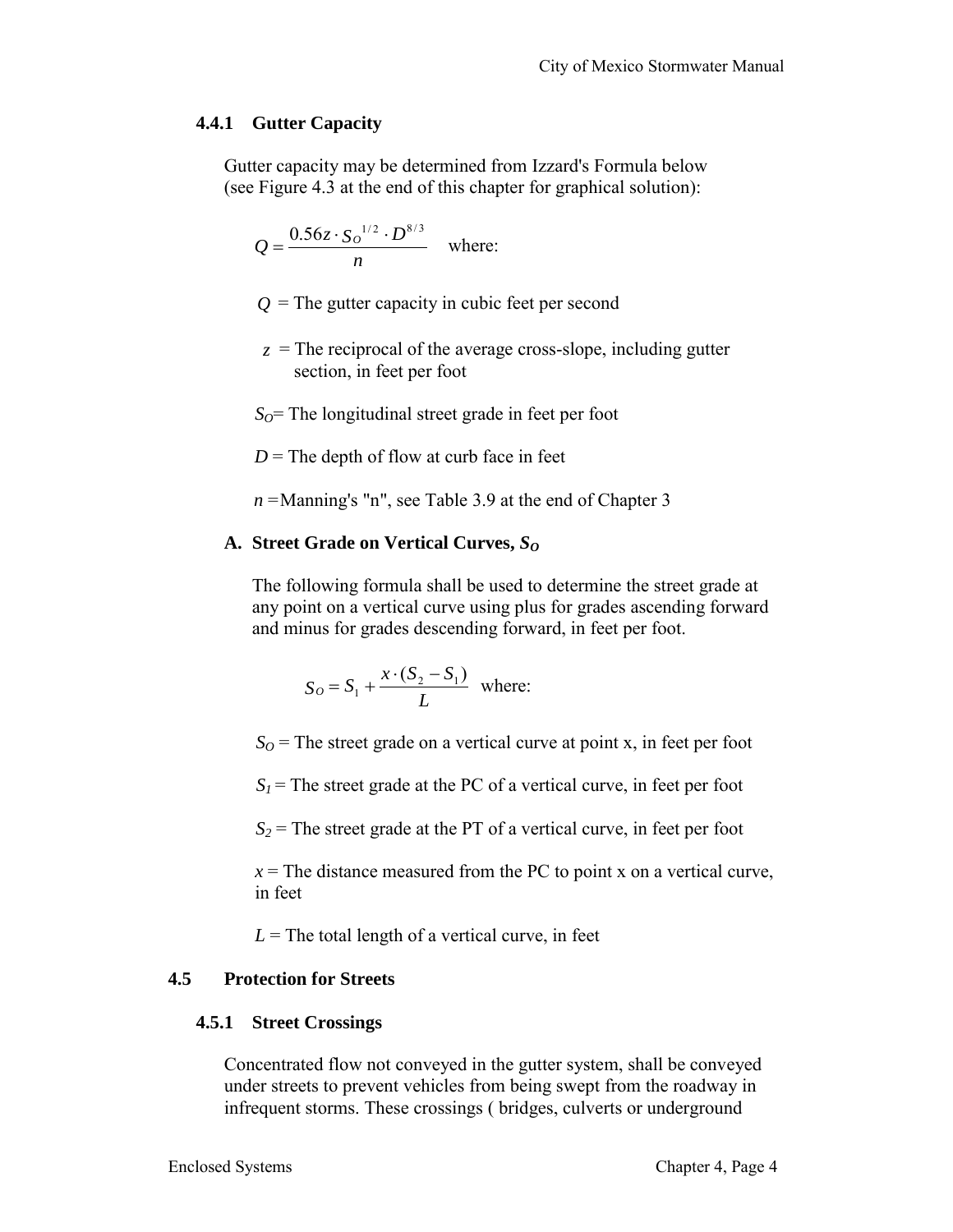systems) must be designed to completely convey flood flows without street overtopping in accordance with the following table:

| <b>Street Classification</b> | Min. Design<br><b>Storm Capacity</b> | <b>Design Storm</b><br><b>Return Interval</b> |
|------------------------------|--------------------------------------|-----------------------------------------------|
| Arterial                     | $2\%$                                | 50 year                                       |
| Collector/Commercial         | $4\%$                                | 25 year                                       |
| ocal                         | 10%                                  | 10 year                                       |

**TABLE 4.1 DESIGN STORM CAPACITY FOR STREETS** 

# **4.5.2 Roadway Overtopping**

Overflow depths at low points in roadways during the 100 year (1% annual chance) storm will be limited to 7 inches measured at the high point in the roadway cross section; except that it also shall not exceed 14 inches at the deepest point in the roadway cross section. Depths may be limited where necessary by lengthening the vertical curve of the roadway, by reducing roadway crown, or by other similar means. Roadway overtopping depths shall be determined by integrating the broad crested wier formula across the roadway profile. Each incremental flow can be determined by using the formula:

 $q = Clh^{3/2}$ 

where:

 $q =$  the flow for an increment of profile length (width of flow)

 $l =$  the incremental width

 $C = a$  flow coefficient that shall not exceed 3.0

*H=* the average depth of flow at each increment

The total flow *Q* is the sum of the incremental flows. Depth determinations can be made through an iterative process where successive depths are chosen, Q is calculated for each depth and then compared to the known Q at the overtopping point.

Overflow protection criteria provides additional accessibility criteria at major stream crossings for emergency personnel, and provides the public with protection against injury and property damage.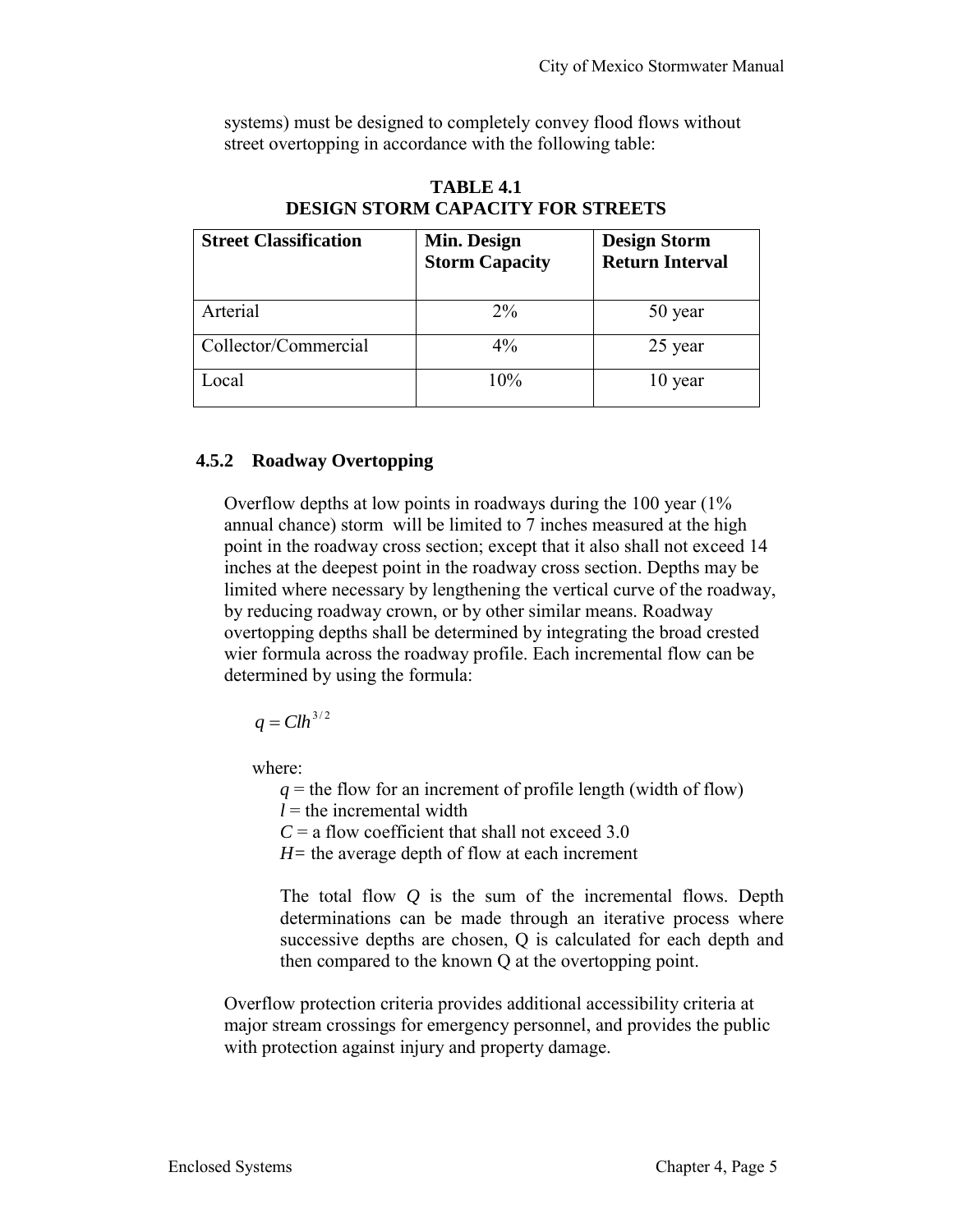#### **4.6 Enclosed Pipe Systems**

#### **4.6.1 General Requirements and Guidance**

- **A.** The crown(s) of pipe(s) entering a drainage structure should be at or above the crown of the pipe exiting from the structure and must provide a minimum fall of the invert in the structure of 0.1 feet.
- **B.** The maximum spacing between manholes shall be 400 feet for 30 inch diameter or less; 600 feet for pipes more than 30 inch diameter.
- **C.** Instead of a manhole junction, prefabricated wye and tee connections may be utilized provided at least one of the pipes is greater than 30 inches in diameter.
- **D.** Select pipe size and slope so that the velocity of flow will not appreciably decrease, at inlets, bends or other changes in geometry or configuration.
- **E.** Pipes shall be installed in a straight line and grade.
- **F.** Do not discharge the contents of a larger pipe into a smaller one, even though the capacity of the smaller pipe may be greater due to steeper slope.
- **G.** Conduits are to be checked at the time of their design with reference to critical slope. If the slope on the line is greater than critical slope, the unit will likely be operating under entrance control instead of the originally assumed normal flow. Conduit slope should be kept below critical slope if at all possible. This also removes the possibility of a hydraulic jump within the line.
- **H.** Pipes should be parallel or perpendicular with the centerline of streets unless otherwise unavoidable.

# **4.6.2 Capacity**

Capacity shall be determined in accordance with Chapter 3. Minimum design pipe size shall be 18-inch in diameter for pipe under street pavement. For partially full pipe flow, Figure 4.4 can be used to obtain hydraulic parameters of the flow.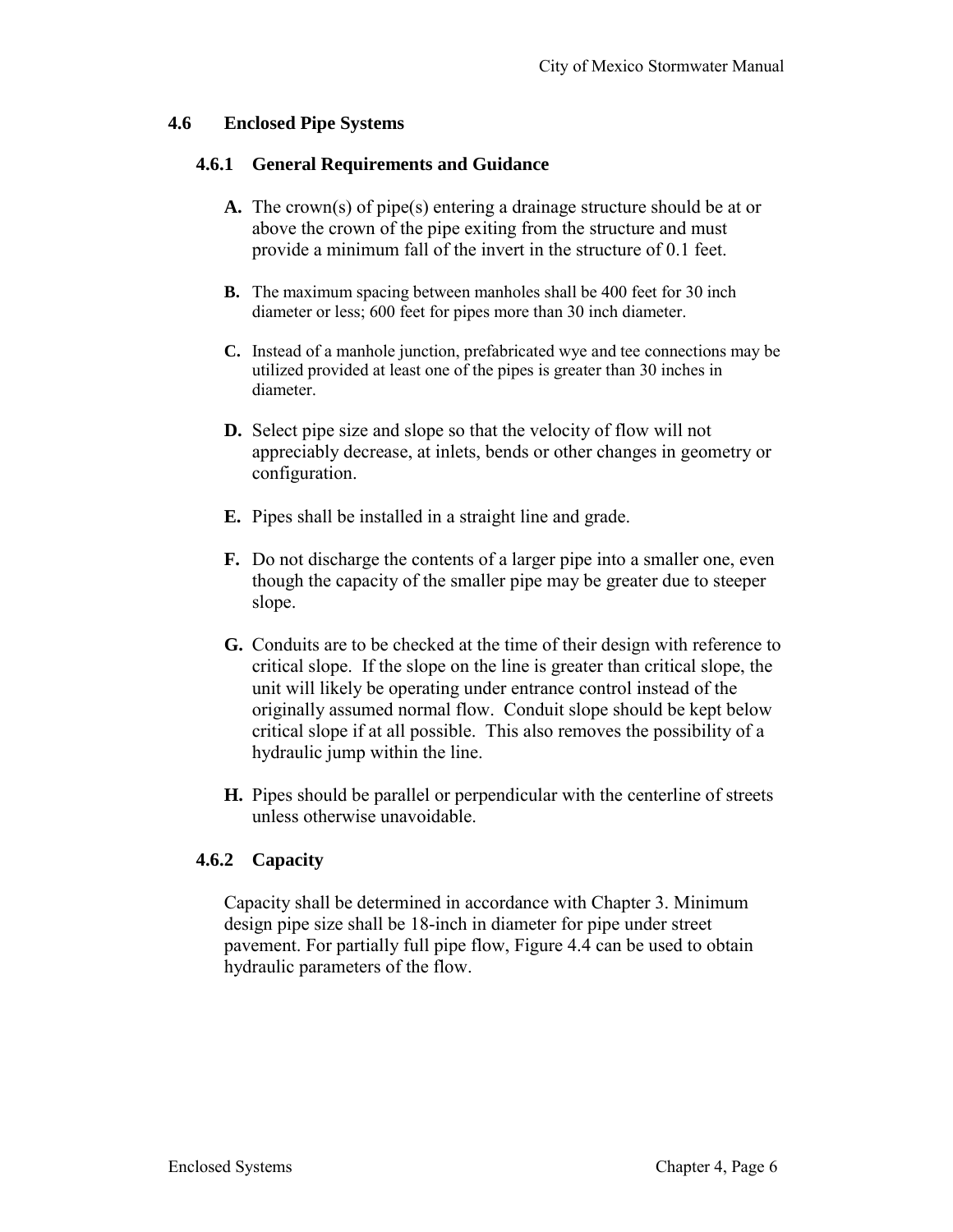## **4.6.3 Pressure Flow**

After considering the discussion presented at the beginning of Chapter 3, an enclosed system may be designed to operate with pressure flow, for the design storms specified in Table 4.1 (page 5 of this chapter) if all the following conditions are met:

- **A.** The Hydraulic Grade Line (HGL) must be at or below any openings to the ground or street at all locations.
- **B.** Appropriate energy losses for bends, transitions, manholes, inlets, and outlets, are used in computing the HGL. This is addressed in the hydraulics section.
- **C.** Energy methods (Bernoulli's equation) must be used for the computations.

# **4.6.4 Outfalls and Energy Dissipation**

- **A.** The outfall of all enclosed systems shall include energy dissipation sufficient to transition outlet flows to velocities and applied shear stresses consistent with the normal flow conditions in the receiving channel for the range of flows up to and including the 100 year (1% annual chance) storm. Calculations, at a minimum, shall include the 1 year (100% annual chance), the 10 year (10% annual chance) and the 100 year (1% annual chance) storms.
- **B.** Figure 4.5 provides guidance for riprap aprons for various size pipes and limitations on the use of aprons.
- **C.** Outfalls shall not be permitted on slopes of greater than 5%. Flow shall be piped or run in an engineered channel to a point as outlined in Section 5.1.5.
- **D.** Energy dissipation for lateral outflows to natural streams and edge of buffer outfalls to riparian buffers shall follow the guidance in Section 5.1.5.
- **E.** Effective energy dissipating structures shall be provided to meet the requirements stated in Table 5.1 (end of Chapter 5) when conditions are beyond the limitations of rock aprons. Examples of energy dissipating structures are:
	- Hydraulic Jump Basins
	- Impact Baffle Basins
	- Plunge Pool and Plunge Basin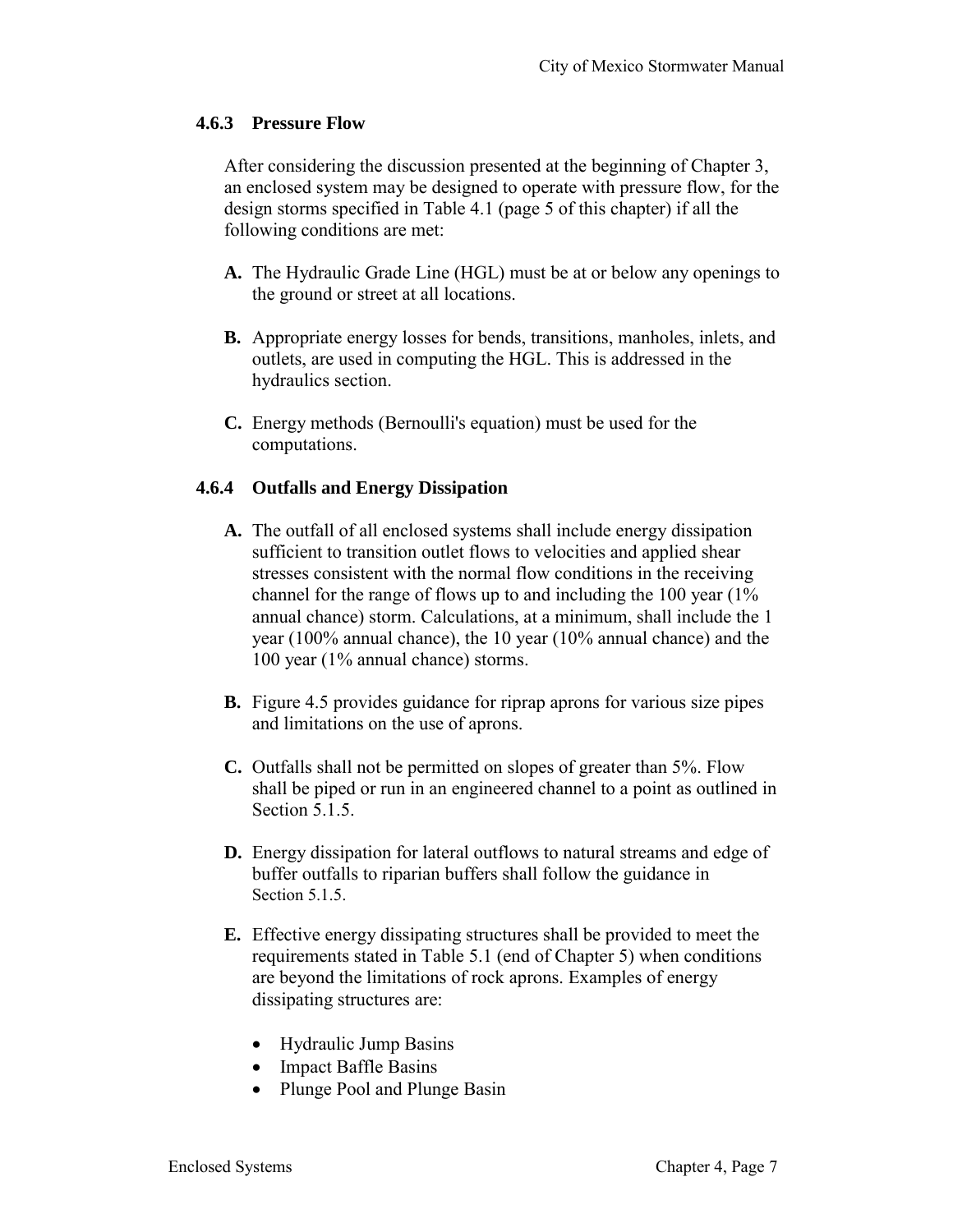- Slotted-Grating or Slotted Bucket Dissipators
- Stilling Basins
- Internal Pipe Rings
- 1. The suitability of each method is site dependent. The FHWA computer program HY8 Energy (downloadable free from the FHWA hydraulics website) lists methods and applicability. Energy dissipaters shall be designed according to the criteria and procedures defined in professionally acceptable references. Several such references include:
- United States. Department of the Interior. Bureau of Reclamation. Design of Small Dams. 1987 ed. Denver: GPO, 1987.
- United States. Department of the Interior. Bureau of Reclamation. A Water Resource Technical Publication. Engineering Monograph No. 25. Hydraulic Design of Stilling Basins and Energy Dissipaters. 1978 ed. GPO, 1978.
- Federal Highway Administration (FHWA), 1983. Hydraulic Design of Energy Dissipators for Culverts and Channels, Hydraulic Engineering Circular (HEC) No. 14, along with HY8Energy design software
- US Army Corps of Engineers, 1994. Hydraulic Design of Flood Control Channels, US Army Corps of Engineers Engineer Manual EM 1110-2-1601.
- Bridge Scour and Stream Instability Countermeasures Experience, Selection, and Design Guidance (Latest Edition), National Highway Institute,HEC No. 23.
- River Engineering for Highway Encroachments, Highways in the River Environment, U.S. Department of Transportation, Federal Highway Administration, Publication No. FHWA NHI 01-004, December 2001.
- 2. Grade control shall be provided downstream of the dissipator or shall be constructed integrally with it. In addition, the developing agencies' recommendations for armoured transition to natural channel shall be included as part of the design.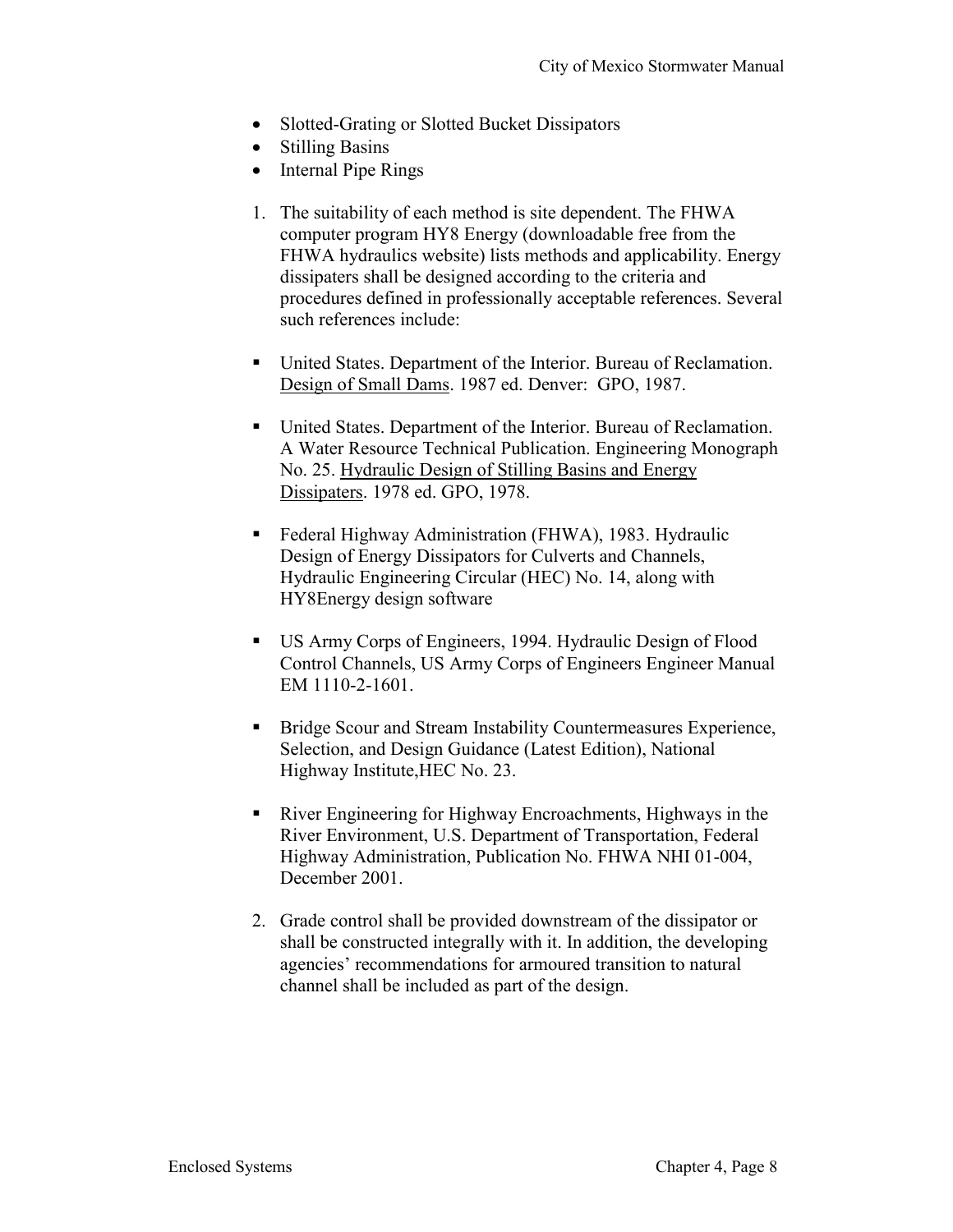## **4.6.5 Minimum Pipe Slope**

Unless approved by the director of public works, the minimum allowable pipe slope for any pipe is 0.4 %.

## **4.6.6 Velocity Within the System**

The velocity within the system shall be between 2 and 15 feet per second for the design flow.

## **4.7 Overflow Provisions**

Each conveyance element of the stormwater drainage system (whether open, enclosed, or detention) shall include an overflow element if the in-system capacity is less than the 100 year (1% annual chance) storm flows. Overflow systems shall:

- **4.7.1** Be designed to route downstream any amount of the 100 year (1%) annual chance) storm exceeding the in-system design capacity specified in Table 4.1 (page 5 of this chapter), while providing 1 foot of freeboard to low exterior sill or low opening of adjacent structures.
- **4.7.2** Include streets, engineered channels, redundant piping, spillways, parking lots, drives or combinations thereof.
- **4.7.3** Limit the maximum water surface elevation generated by the 100 year (1% annual chance) storm as specified in Section 4.5.2.
- **4.7.4** Conform to local standards regarding dedicated easements and/or restricted uses for overflow systems; consult with the City for requirements.
- **4.7.5** Be limited to the natural drainage basins. Transfer of overflow out of a natural drainage basin (e.g. a thoroughfare straight-graded through a drainage basin with a sump in another drainage basin) may sometimes be allowed at the discretion of the Director. These overflows must be added to the overflows in the receiving drainage basin and the combined overflow must still meet the criteria within this chapter.

#### **4.8 Easements**

Easements are required per the Stormwater Management Ordinance. The minimum easement width is 15 feet or the sum of the conduit diameter and twice the cover depth, whichever is greater. However, the easement width shall increase if necessary to encompass the overflow spread from the 100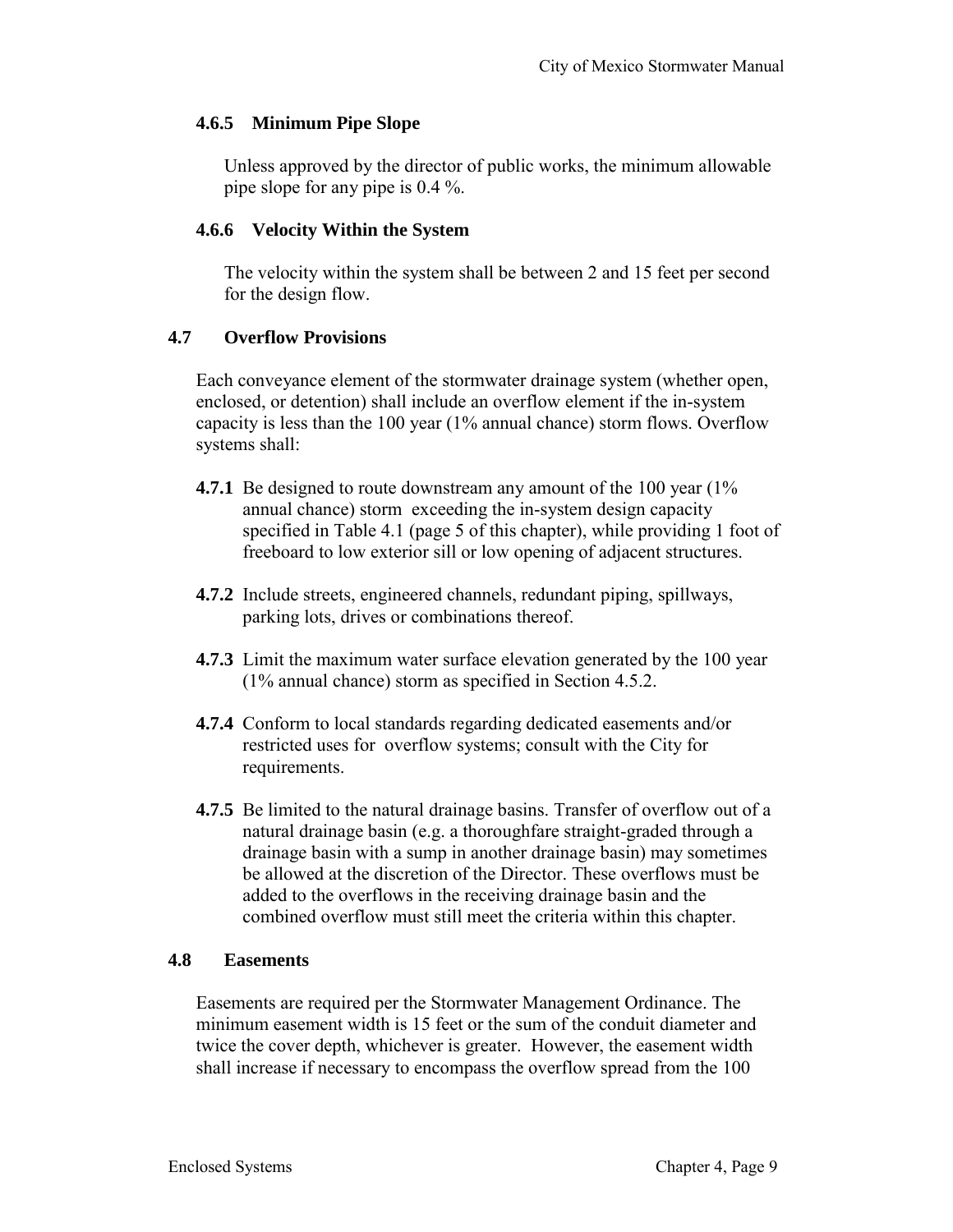year (1% annual chance) rainfall event. Easements should be centered on the pipe or overflow path.

## **4.8.1 Permanent**

The Director may require wider easements when other utilities are located within the same easement and/or when the depth of cover is substantial or the conduit is very large.

# **4.8.2 Temporary**

Temporary construction easements of sufficient width to provide access for construction shall be acquired when the proposed work is located in areas developed prior to construction.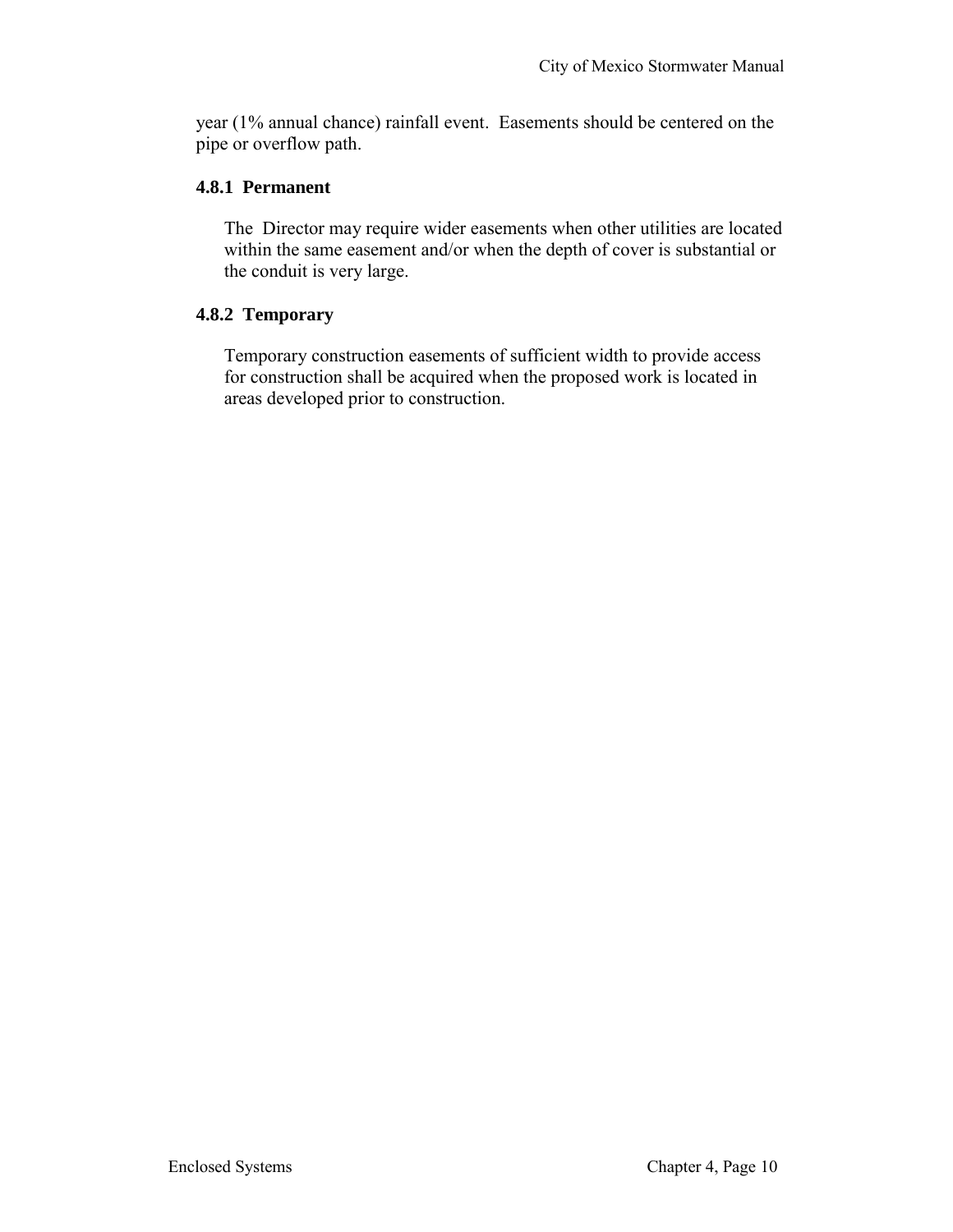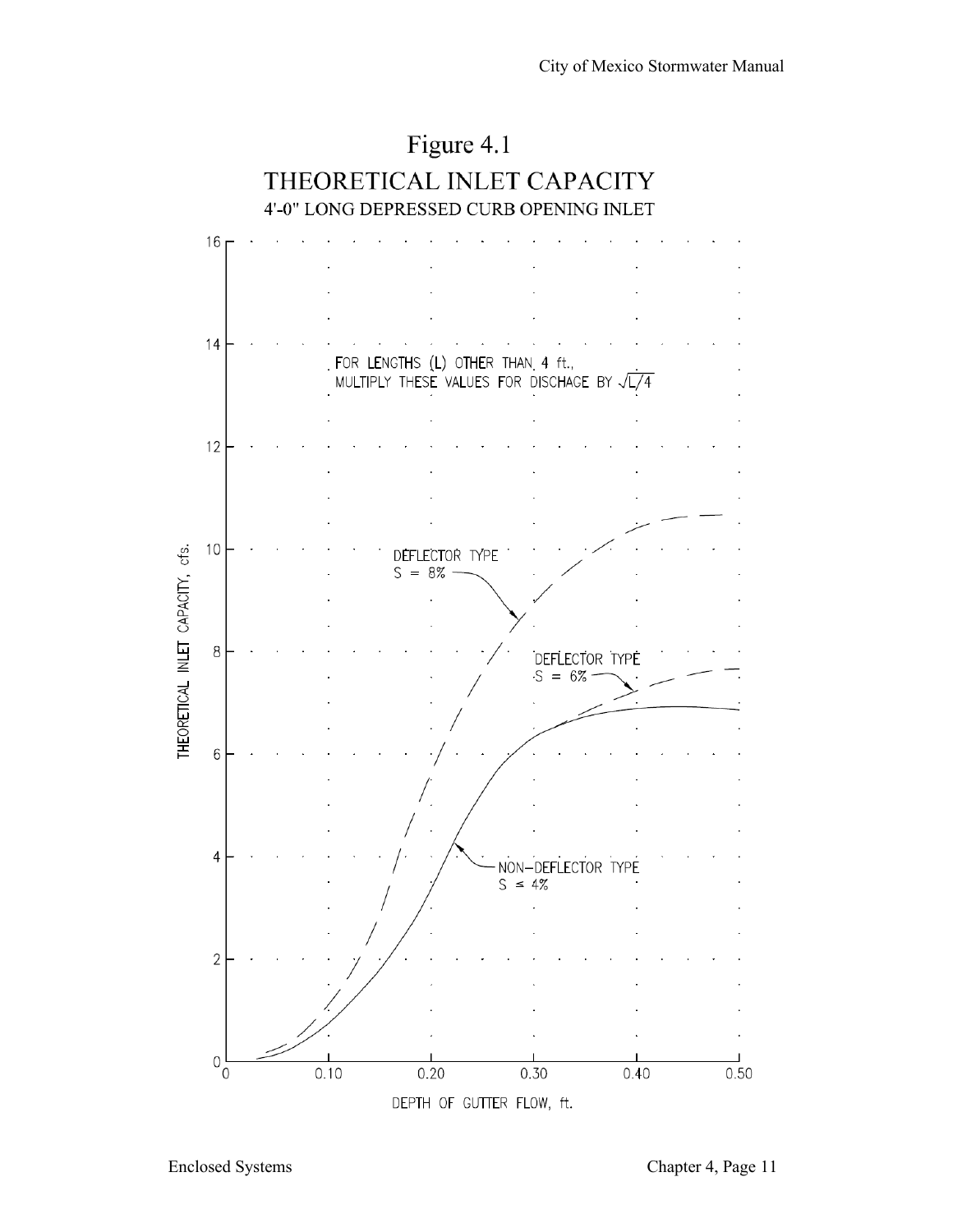# Figure 4.2 Inlet Capacity (3 Pages)

# **Curb Inlets In Sump**

For the design of a curb-opening inlet in a sump location, the inlet operates as a weir to depths equal to the curb opening height and as an orifice at depths greater than 1.4 times the opening height. At depths between 1.0 and 1.4 times the opening height, flow is in a transition stage.

The capacity of curb-opening inlets in a sump location can be determined from Figure 8-9 which accounts for the operation of the inlet as a weir and as an orifice at depths greater than 1.4h. This figure is applicable to depressed curb-opening inlets and the depth at the inlet includes any gutter depression. The height (h) in the Figure assumes a vertical orifice opening (see sketch on Figure 8-9). The weir portion of Figure 8-9 is valid for a depressed curb-opening inlet when d  $\langle$  (h + a/12).

The capacity of curb-opening inlets in a sump location with a vertical orifice opening but without any depression can be determined from Figure 8-10. The capacity of curb-opening inlets in a sump location with other than vertical orifice openings can be determined by using Figure 8. 11.

Steps for using Figures 8-9, 8-10, and 8-11 in the design of curb-opening inlets in sump locations are given below.

(1) Determine the following input parameters:

Cross slope =  $S_r$  (ft/ft) Spread of water on pavement =  $T$  (ft) from Figure 8-1 Gutter flow rate =  $\dot{Q}$  (cfs) or dimensions of curb-opening inlet [L (ft) and H (in.)] Dimensions of depression if any  $[a (in.)$  and W  $(ft)]$ 

- (2) To determine discharge given the other input parameters, select the appropriate Figure (8-9, 8-10, or 8-11 depending whether the inlet is in a depression and if the orifice opening is vertical).
- (3) To determine the discharge (Q), given the water depth (d), locate the water depth value on the y-axis and draw a horizontal line to the appropriate perimeter (p), height (h), length (L), or width times length (hL) line. At this intersection draw a vertical line down to the x-axis and read the discharge value.
- (4) To determine the water depth given the discharge, use the procedure described in step 3 except you enter the figure at the value for the discharge on the x-axis.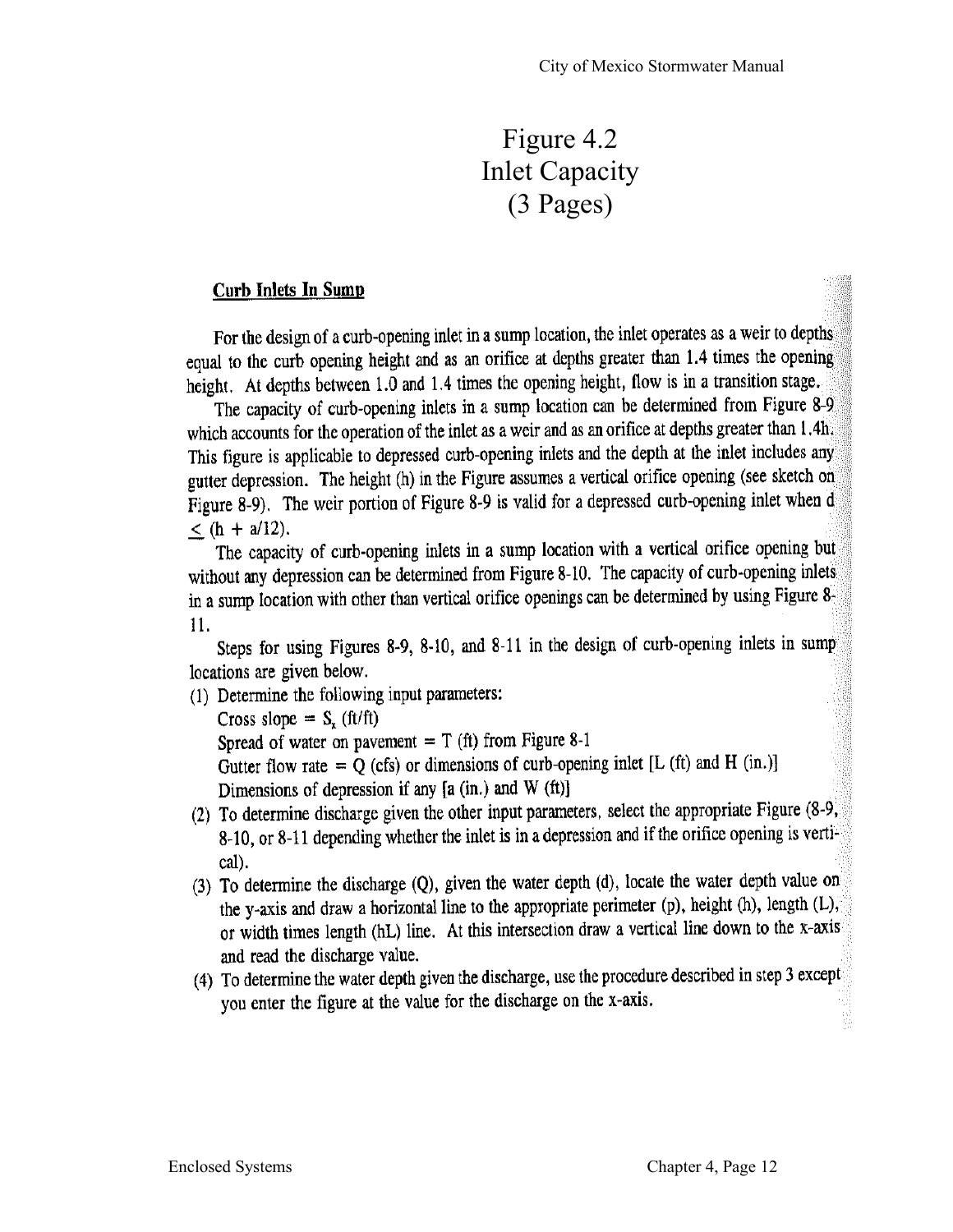

Figure 8-9 Depressed Curb-Opening Inlet Capacity In Sump Locations Source: AASHTO Model Drainage Manual, 1991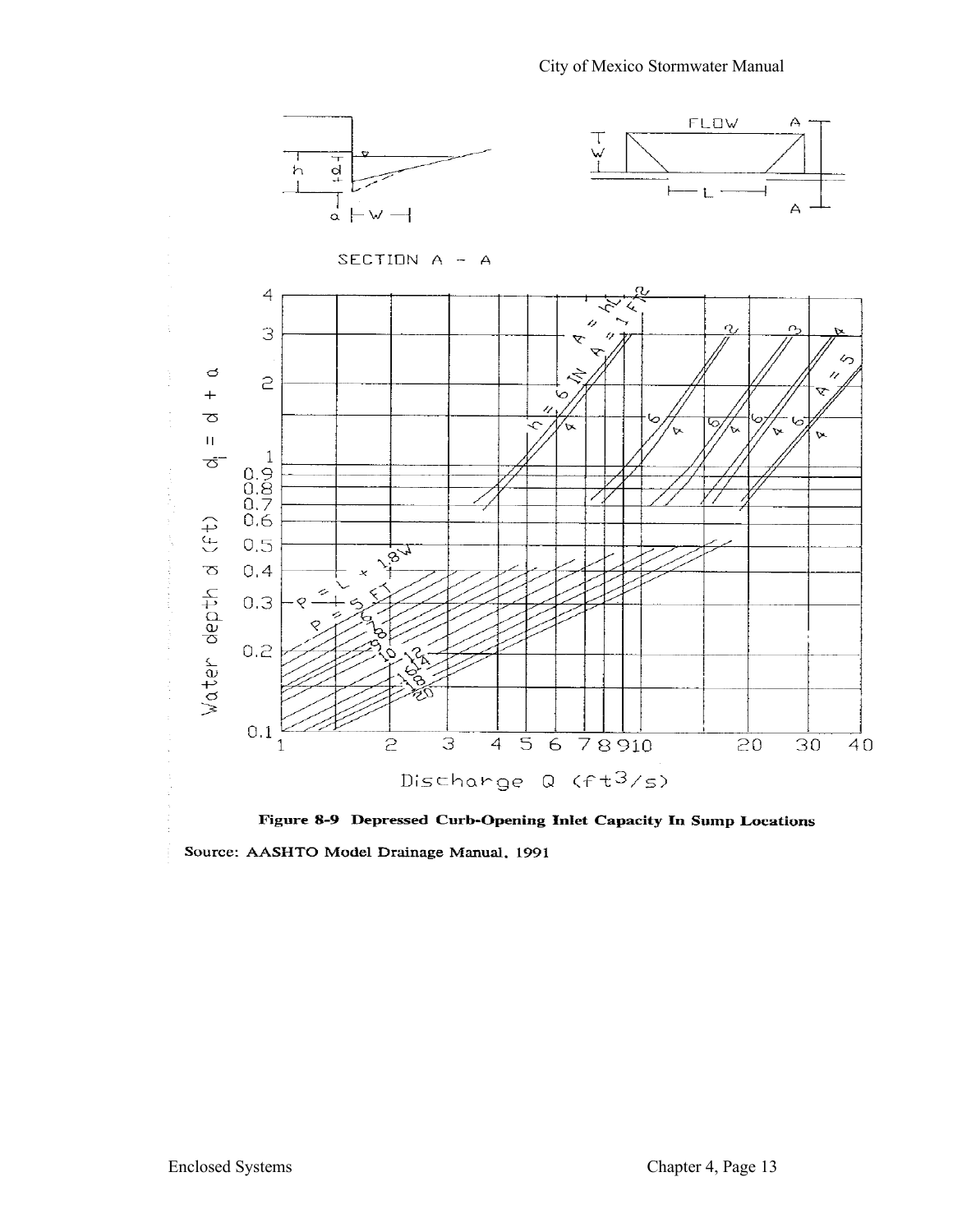

Figure 8-11 Curb-Opening Inlet Orifice Capacity - Inclined And Vertical Orifice Throats Source: AASHTO Model Drainage Manual, 1991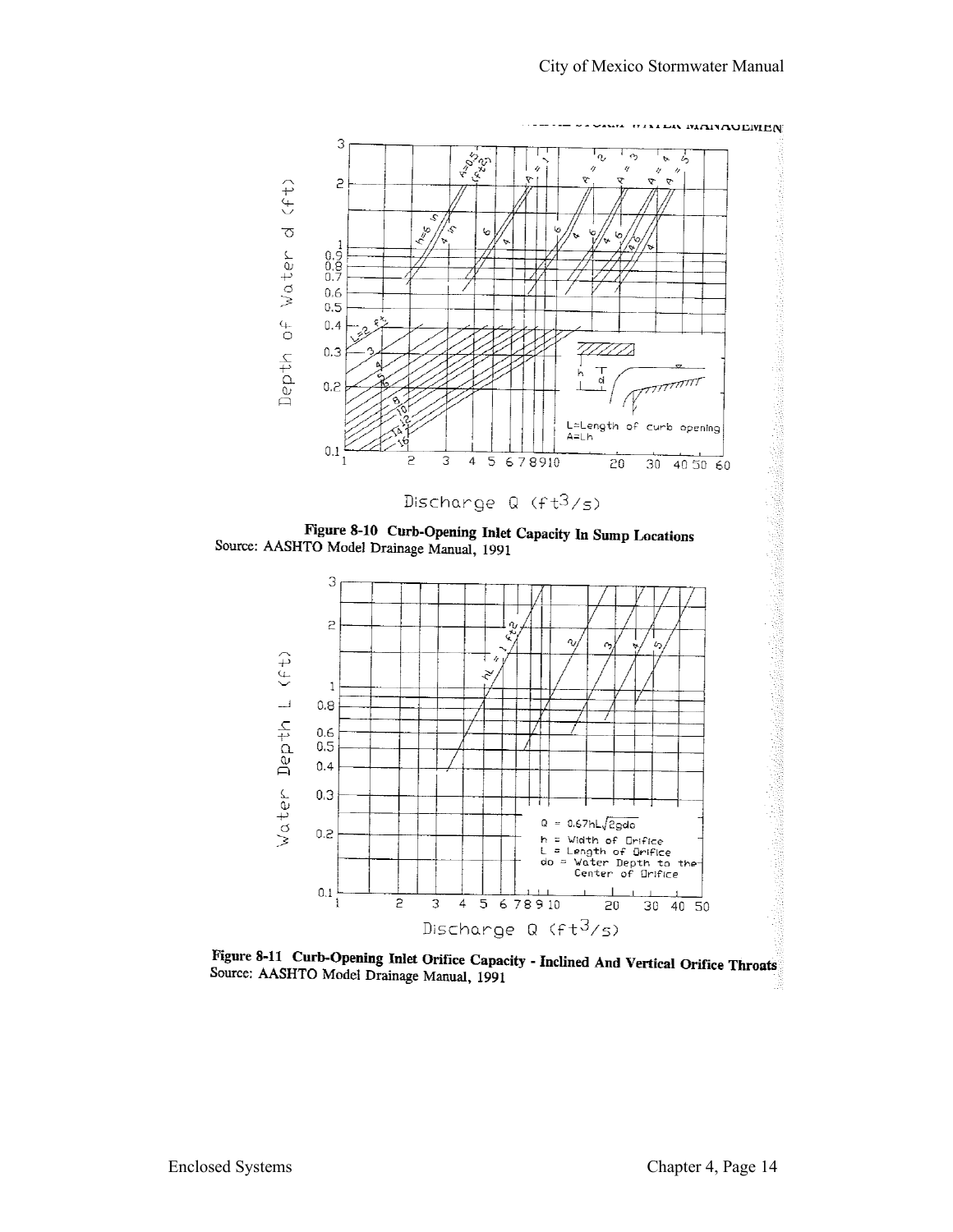